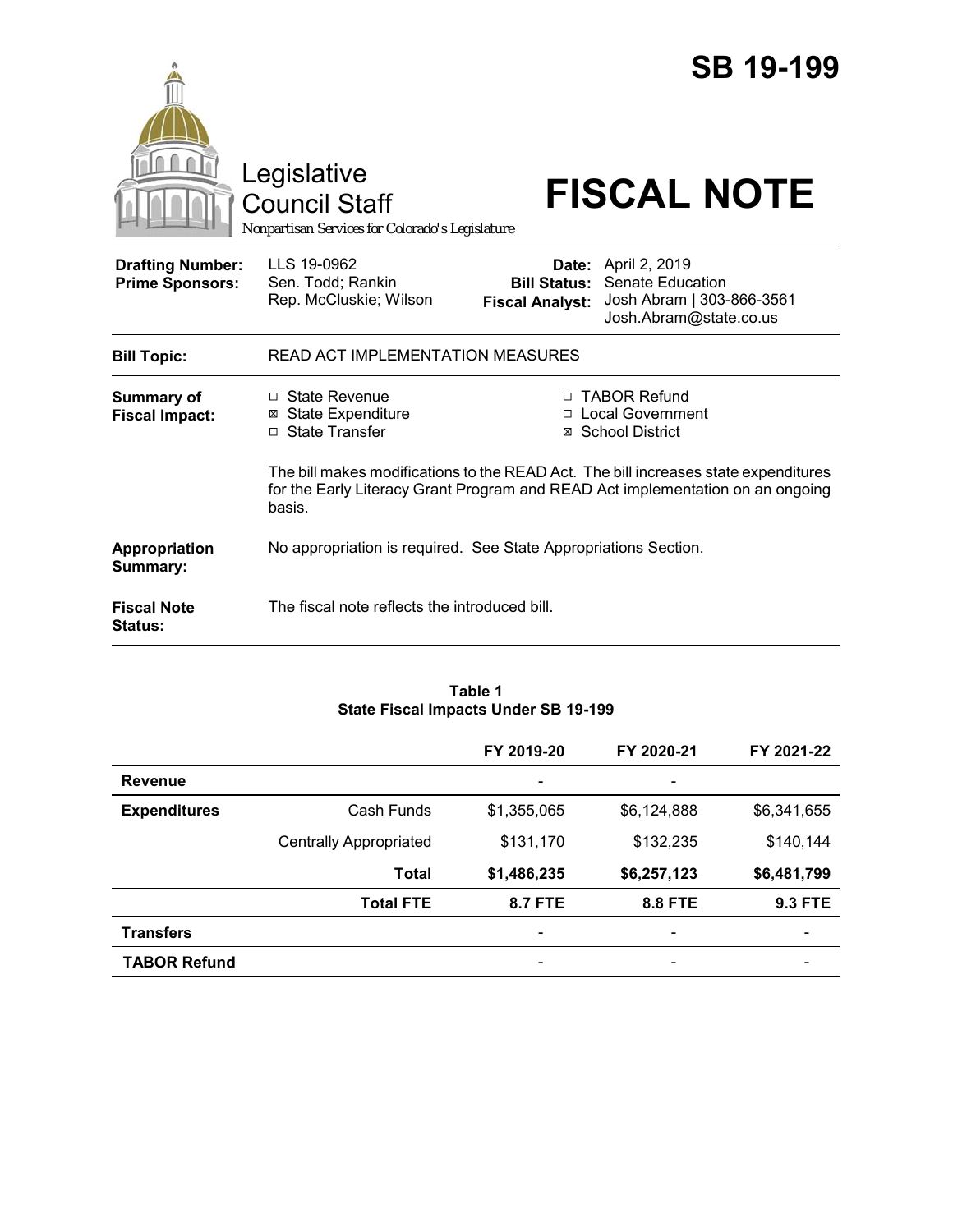## **Summary of Legislation**

The bill makes several statutory changes to the Colorado Reading to Ensure Academic Development Act (READ act) and its implementation by the Colorado Department of Education (CDE), public schools, and school districts.

**Reading education program plans.** No later than July 1, 2020, the bill requires that local education providers (LEPs) adopt a reading education program plan for all schools. Plans must be reviewed annually and revised as necessary to improve effectiveness. The bill specifies the minimum components of each school's plan, including designated curriculum and intervention programs. LEPs must post specific details concerning student reading achievement and academic growth online for public access, and must also post the amount of per-pupil intervention money and any early literacy grant funding the LEP receives each year, and how that money is spent.

LEPs must annually submit their program plans for each school to the CDE and the department must monitor plan implementation. The CDE must provide technical assistance and training to LEPs that are accredited with priority turnaround to assist with the creation and implementation of an effective plan. The CDE may provide technical assistance to other LEPs that request it.

**Reading certification program.** The bill creates a reading certification program in the CDE to provide training that will enable educators and other individuals to teach reading and provide instructional support to students. CDE may contract with an entity to assist in developing and implementing the certification program. Beginning July 2020, the CDE must make the program available to each LEP at no cost. Each LEP must establish a schedule to ensure that each educator employed by the LEP receives training at the reading educator or reading coach level, and may request training at the paraprofessional level for other employees, parents, upper-grade students, or other community members who request this level of certification.

**Student intervention services.** The bill requires that students with significant reading deficiencies and students who read below grade level receive a specified minimum amount of daily reading time with a certified reading educator or reading coach.

**Public information campaign.** Beginning in FY 2019-20, the CDE must contract with an outside entity to develop and implement a public information campaign related to the importance of reading and to highlight LEPs that are achieving success. The department may annually use at least \$500,000 from the Early Literacy Fund to finance the public information contract.

**Professional evaluation.** The CDE must contract with one or more entities to independently review each LEPs use of per-pupil intervention and early literacy grant money to evaluate if the money contributed to measurable progress of students toward reading competency.

**READ Act funding.** The bill changes the distribution of money appropriated from the Early Literacy Fund by reducing the amount distributed as per-pupil intervention money and increasing the amount distributed through the early literacy grant program. Beginning FY 2020-21, the CDE may use up to 1 percent of the fund for administrative expenses, \$500,000 for the public information campaign, and \$1.0 million for a reading certification program. Of the remaining money credited to the fund, 85 percent is allocated to implement the early literacy grant program and 15 percent fo allocation to LEPs as per-pupil intervention money.

To receive per-pupil intervention money, LEPs must annually report specified information to the CDE concerning the LEPs' READ program plan, the number of students being served, evidence that the LEP uses certified reading educators or coaches, and a budget for the use of state per-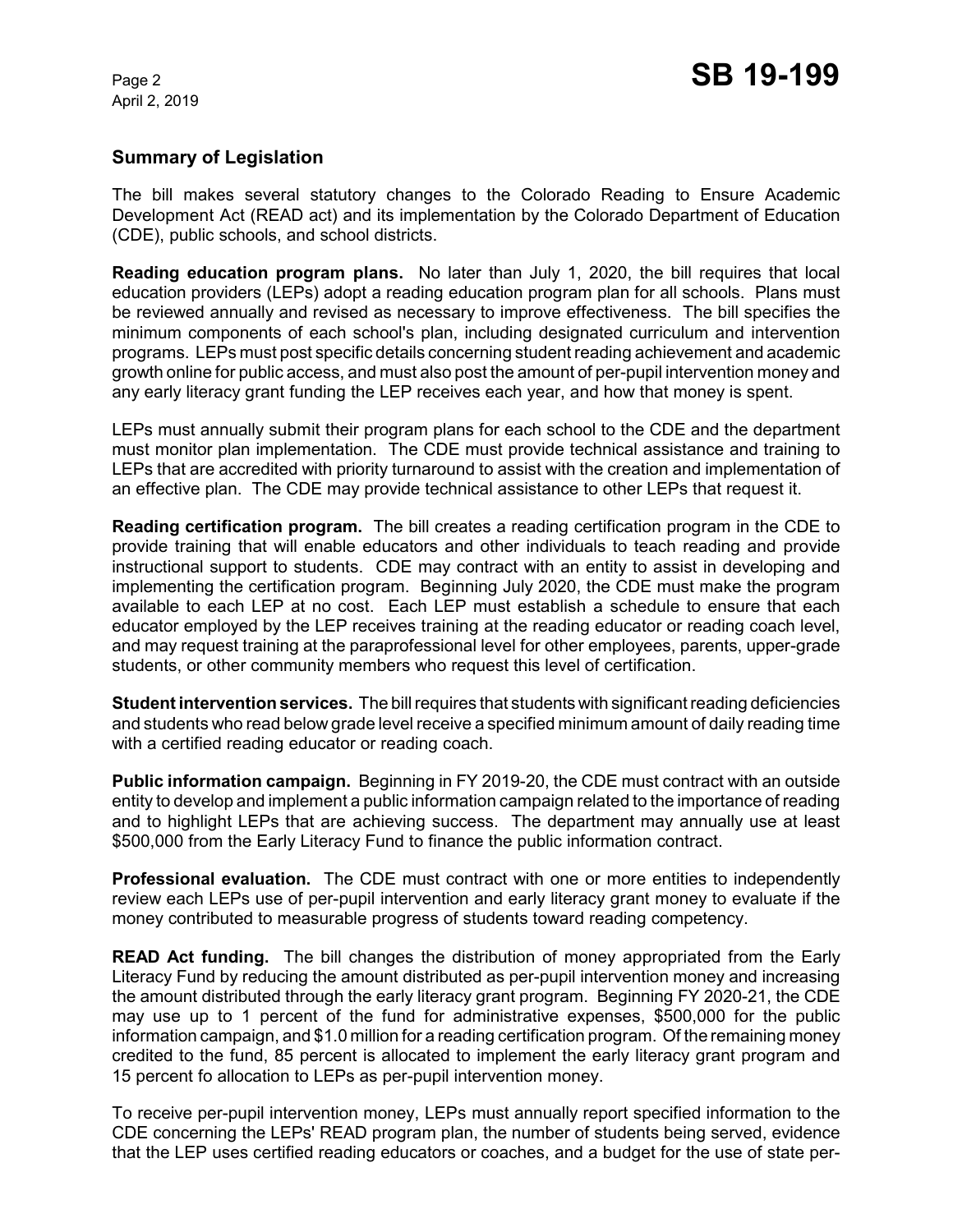pupil intervention money. LEPs must also report year-end expenditure information and evidence that students receiving intervention services made measurable progress toward reading competency. Throughout the year, the CDE must monitor and, if necessary, audit each LEP's use of intervention money. The CDE may only allocate the annual per-pupil intervention money if LEPs are in compliance with the bill's requirements. LEPs may retain up to 15 percent of annual intervention money for use in the following budget year; if the LEP retains more than this amount, the CDE must reduce the following budget year allocation to the LEP by the excess amount retained.

**Early Literacy Grant Program.** Finally, this bill modifies the Early Literacy Grant Program to permit the State Board of Education to renew a grant award only if an independent evaluator determines that the program has been effective, and the LEP requests an extension. If the evaluation determines the program is not effective, the SBE may not extend or renew the grant. The bill expands some of the reporting requirements for LEPs receiving an early literacy grant.

### **Background**

The READ Act is currently funded with an annual transfer of \$34.0 million from the State Education Fund and \$5.0 million from the Marijuana Tax Cash Fund to the Early Literacy Cash Fund. After administrative expenses and \$5.0 million for competitive grants, about \$33.0 million is distributed to LEPs on a per-pupil basis. The CDE supports administration of the READ Act with 7.0 FTE, including a literacy director, assessment tool administrator, grant program manager, and regional support specialists.

### **State Expenditures**

The bill increases state expenditures in the CDE by about \$1.5 million in FY 2019-20, by about \$6.2 million in FY 2020-21, and by about \$6.5 million in FY 2021-22 and ongoing. Expenditures are from the Early Literacy Cash Fund. New costs are displayed in Table 2 and described below.

| Table 2<br><b>Expenditures Under SB 19-199</b> |                   |                |                |                |  |  |  |  |
|------------------------------------------------|-------------------|----------------|----------------|----------------|--|--|--|--|
|                                                |                   | FY 2019-20     | FY 2020-21     | FY 2021-22     |  |  |  |  |
| <b>Colorado Department of Education</b>        |                   |                |                |                |  |  |  |  |
| <b>Personal Services</b>                       |                   | \$727,103      | \$730,607      | \$776,452      |  |  |  |  |
| Operating & Capital Outlay                     |                   | \$50,592       | \$9,215        | \$8,835        |  |  |  |  |
| Reading Certification Program                  |                   |                | \$4,485,066    | \$4,816,368    |  |  |  |  |
| <b>Public Information Campaign</b>             |                   | \$500,000      | \$500,000      | \$500,000      |  |  |  |  |
| <b>External Program Evaluator</b>              |                   | \$17,850       | \$400,000      | \$240,000      |  |  |  |  |
| Data Collection                                |                   | \$59,520       |                |                |  |  |  |  |
| Centrally Appropriated Costs*                  |                   | \$131,170      | \$132,235      | \$140,144      |  |  |  |  |
|                                                | <b>Total Cost</b> | \$1,486,235    | \$6,257,123    | \$6,481,799    |  |  |  |  |
|                                                | <b>Total FTE</b>  | <b>8.7 FTE</b> | <b>8.8 FTE</b> | <b>9.3 FTE</b> |  |  |  |  |

 *\* Centrally appropriated costs are not included in the bill's appropriation.*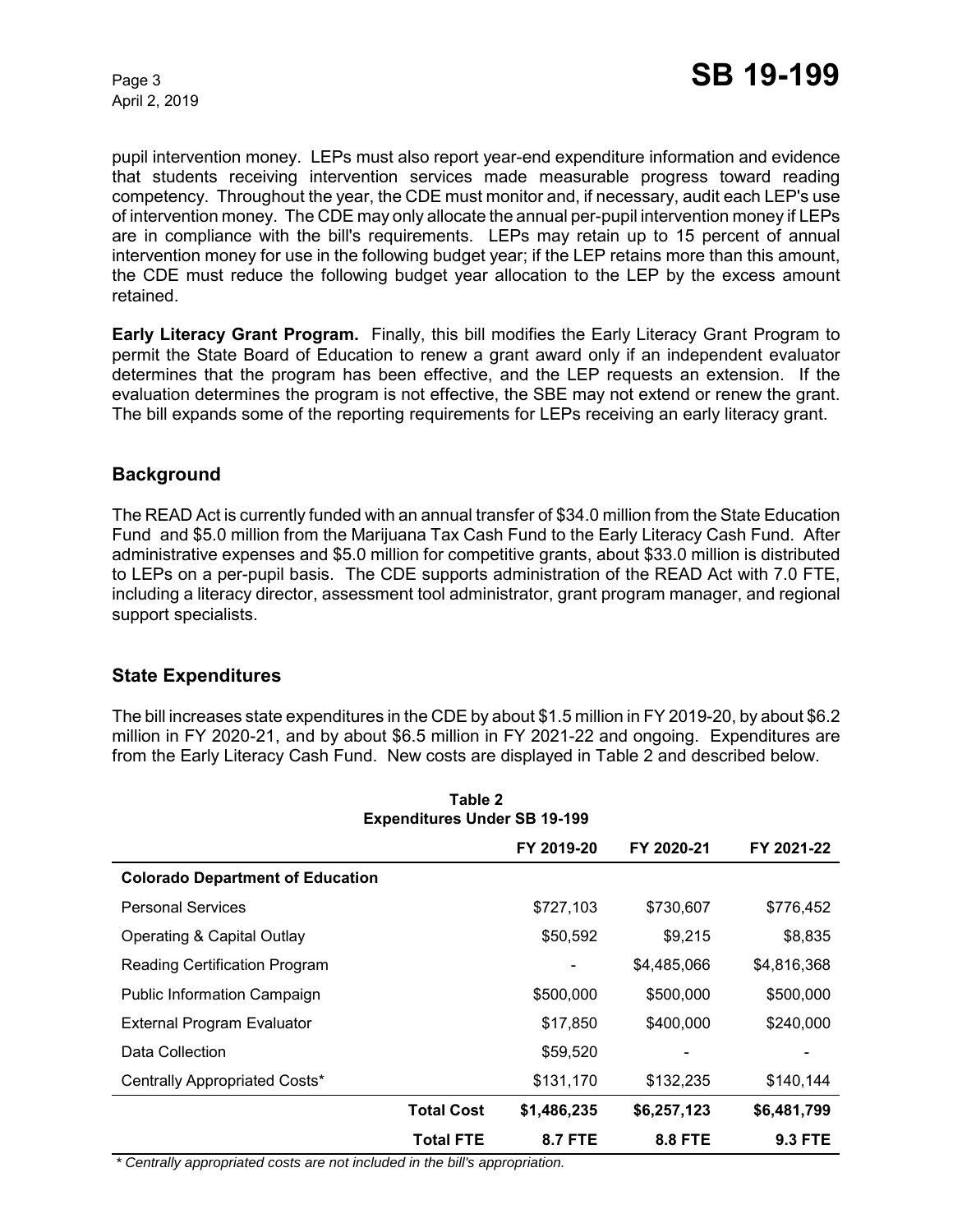**Personal services.** The bill increases personal service costs and related operating and capital outlay for the CDE to provide additional technical assistance to LEPs in the creation of reading education program plans. Technical assistance must be given to schools in priority turnaround status and may be provided to any LEP that requests it.

The CDE must also monitor the creation and implementation of the newly required reading education plans, receive and process additional data collected from LEPs, and review and approve plans for all school districts, charter schools, and boards of cooperative educational services. Additional program staff are required to manage an greatly expanded Early Literacy Grant Program, create and administer a new statewide reading certification program for all educators, and manage two additional external contracts for a public information campaign, and a professional program evaluator.

**Reading certification Program.** Beginning in FY 2020-21, the bill requires that the CDE offer a reading certification program at no cost to LEPs. The program must provide certification for three levels of experience. Providing this tiered level of professional development to all teachers will require several years of implementation. For example, providing Tier 1 paraprofessional certification or Tier 2 educator certification to approximately 60,000 educators could be delivered across 5 years, at an average of 12,000 certifications per year. Assuming some online instruction and at least one full day in-person session, certification training will need to occur multiple times each month and be managed across multiple schools and districts. Based on an existing professional development program for reading, each educator's certification cost is estimated at about \$400.

**Public information campaign and professional evaluator.** The bill requires that an outside contractor implement a public information campaign and that the CDE contract with a professional evaluator. The public information contract is estimated at \$500,000 annually. The professional evaluator in FY 2019-20 is estimated at \$17,850 to consult with the CDE on program design and to create the data needs and other parameters for ongoing evaluation. Ongoing, an evaluation program will require labor intensive data collection and document review at the local level. Estimates range from between \$230,000 to \$500,000 annually. This fiscal note uses the higher end of these estimates in year two (the first full year of evaluation services) and assumes the smaller amount annually thereafter.

**Information management systems.** The CDE will have one time costs of \$59,520 in FY 2019-20 to modify data collection systems to receive and track additional information from LEPs.

**Centrally appropriated costs.** Pursuant to a Joint Budget Committee policy, certain costs associated with this bill are addressed through the annual budget process and centrally appropriated in the Long Bill or supplemental appropriations bills, rather than in this bill. These costs, which include employee insurance and supplemental employee retirement payments, are estimated to be \$131,170 in FY 2019-20, \$132,235 in FY 2020-21, and \$140,144 in FY 2021-22.

# **School District Impact**

The bill increases workload and costs for all LEPs. The bill requires that LEPs prepare and submit a reading education plan for all schools, report data to the CDE related to student reading competency and uses of per-pupil intervention funding, and provide a minimum amount of reading intervention services to students identified with either 1) a significant reading deficience or 2) who are reading below grade level. These provisions increase staff needs in most districts, charter schools, and boards of cooperative educational services that run public schools.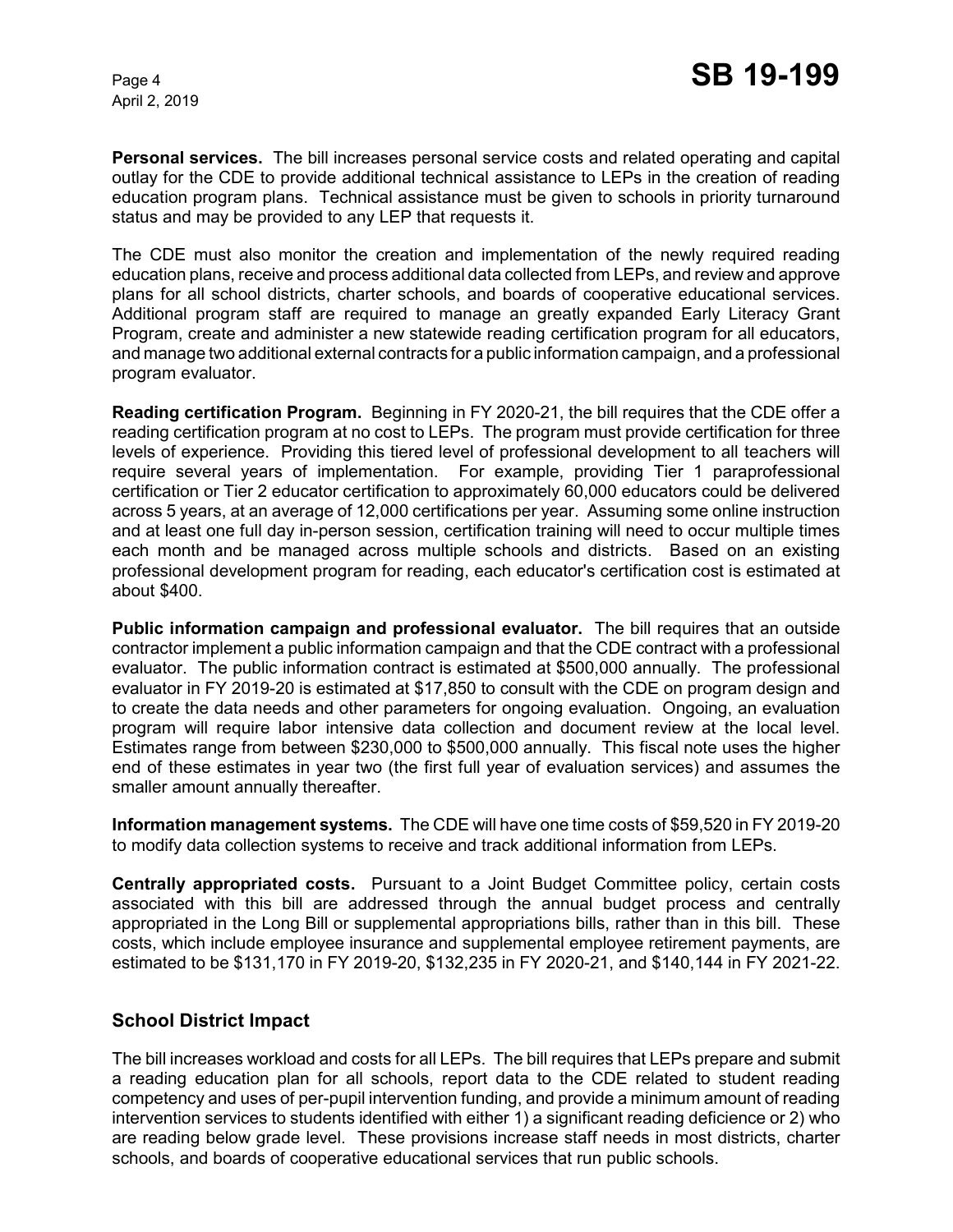Under current law and practice, school districts focus existing resources on students identified as having a significant reading deficiency. This bill requires that schools provide a minimum amount of intervention services to students who either have a significant deficiency or who are reading below grade level, increasing costs for LEPs to hire additional reading specialists to support students. Although the bill requires that CDE provide a professional development program for reading education, certifying all teachers will take several years and has costs for districts to coordinate teacher and principal work and training schedules.

The bill inverts the current distribution of state funds to LEPs from 85 percent in per-pupil intervention funding and 15 percent Early Literacy Grant Funding to the reverse: 15 percent per-pupil funding and 85 percent grant funding. In the current FY 2018-19, the READ Act appropriation is about \$39.4 million; of this amount, \$33.5 million is distributed as per-pupil intervention funding, and about \$5.9 million is distributed as competitive grants. Reversing this distribution will dramatically change READ act funding for some districts. For example, some districts currently receive no grant funding and only per-pupil intervention funding. Under this bill, the per-pupil intervention funding is no longer guaranteed, which will require that LEPs demonstrate fuller compliance with new READ Act provisions before grant funding can be received, or for existing grant recipients, renewed.

The bill increases costs for the CDE to administer the READ Act. Assuming the General Assembly appropriates the historical funding amount for READ Act implementation of about \$39.0 million, there will be less of this appropriation available for LEPs as either competitive grants or as per-pupil intervention funding.

### **Technical Note**

The bill limits expenditures for the reading certification program to \$1.0 million annually; however, this fiscal note estimates the cost of the program in excess of \$4.5 million annually, beginning with FY 2020-21.

Under current law, the CDE may retain up to 1 percent of the annual appropriation from the Early Literacy Grant Fund to implement the READ Act. Current law also requires that the General Assembly annually transfer \$34.0 million from the State Education Fund and \$5.0 million from the Marijuana Tax Cash Fund to the Early Literacy Grant Fund, the majority of which is distributed to LEPs as per-pupil intervention funding. Pursuant to current law, the CDE may retain about \$340,000 annually for administrative expenses; however, with the expanded requirements of this bill, the department's administrative expenses are significantly larger than this limitation.

### **Effective Date**

The bill takes effect upon signature of the Governor, or upon becoming law without his signature.

### **State Appropriations**

The bill increases state expenditures by \$1.5 million in FY 2019-20. Assuming the General Assembly transfers and appropriates the annual READ Act funding of approximately \$39.0 million, no additional appropriation is required.